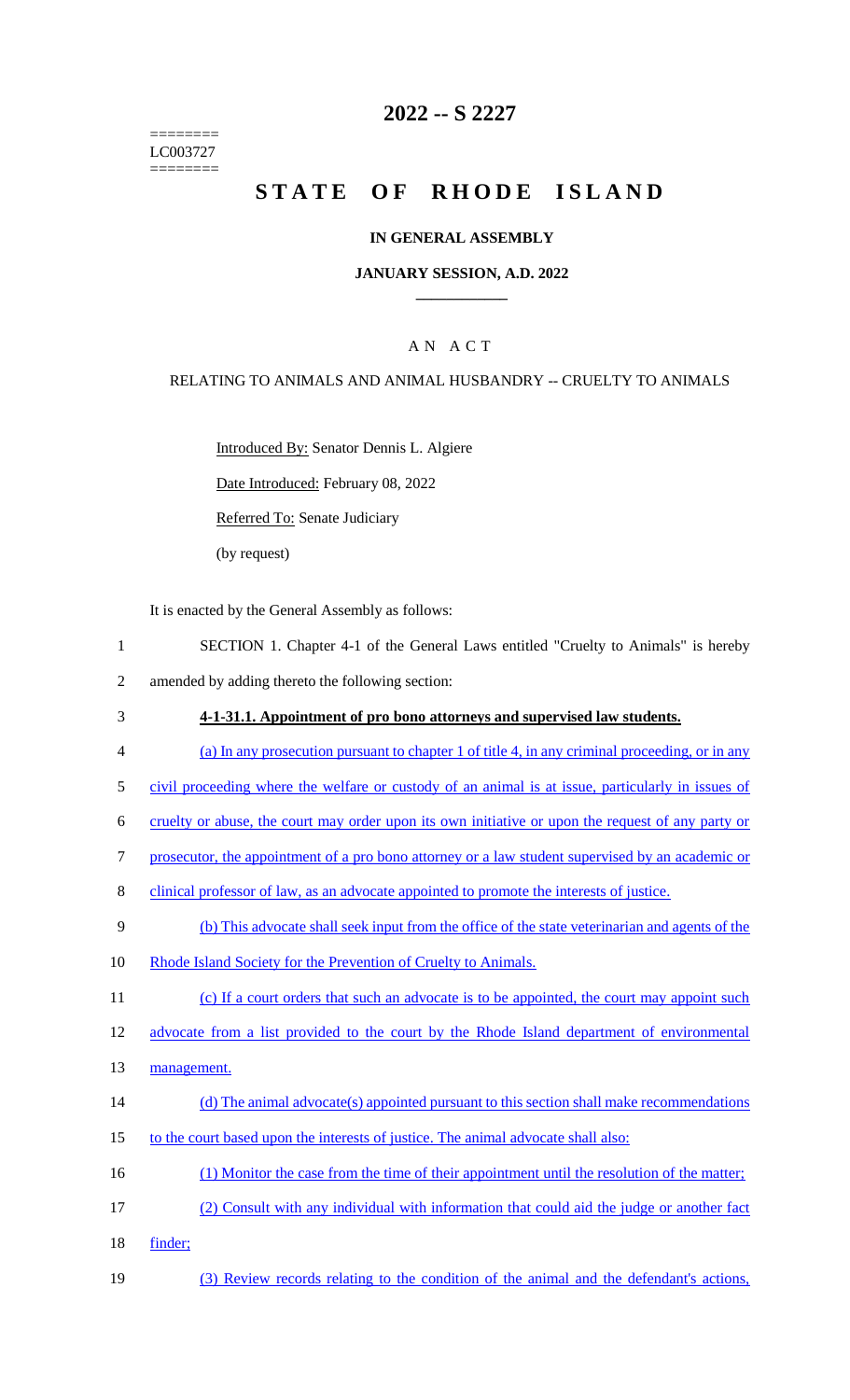- 1 including, but not limited to, records from animal control officers, police officers, and veterinarians;
- 2 (4) Have the right to participate in all hearings, conferences, correspondences and plea
- 3 bargaining sessions in any given case; and
- 4 (5) Present relevant information and recommendations to the court relevant to the
- 5 resolution of the matter that serves the interests of justice.
- 6 SECTION 2. This act shall take effect upon passage.

#### ======== LC003727

========